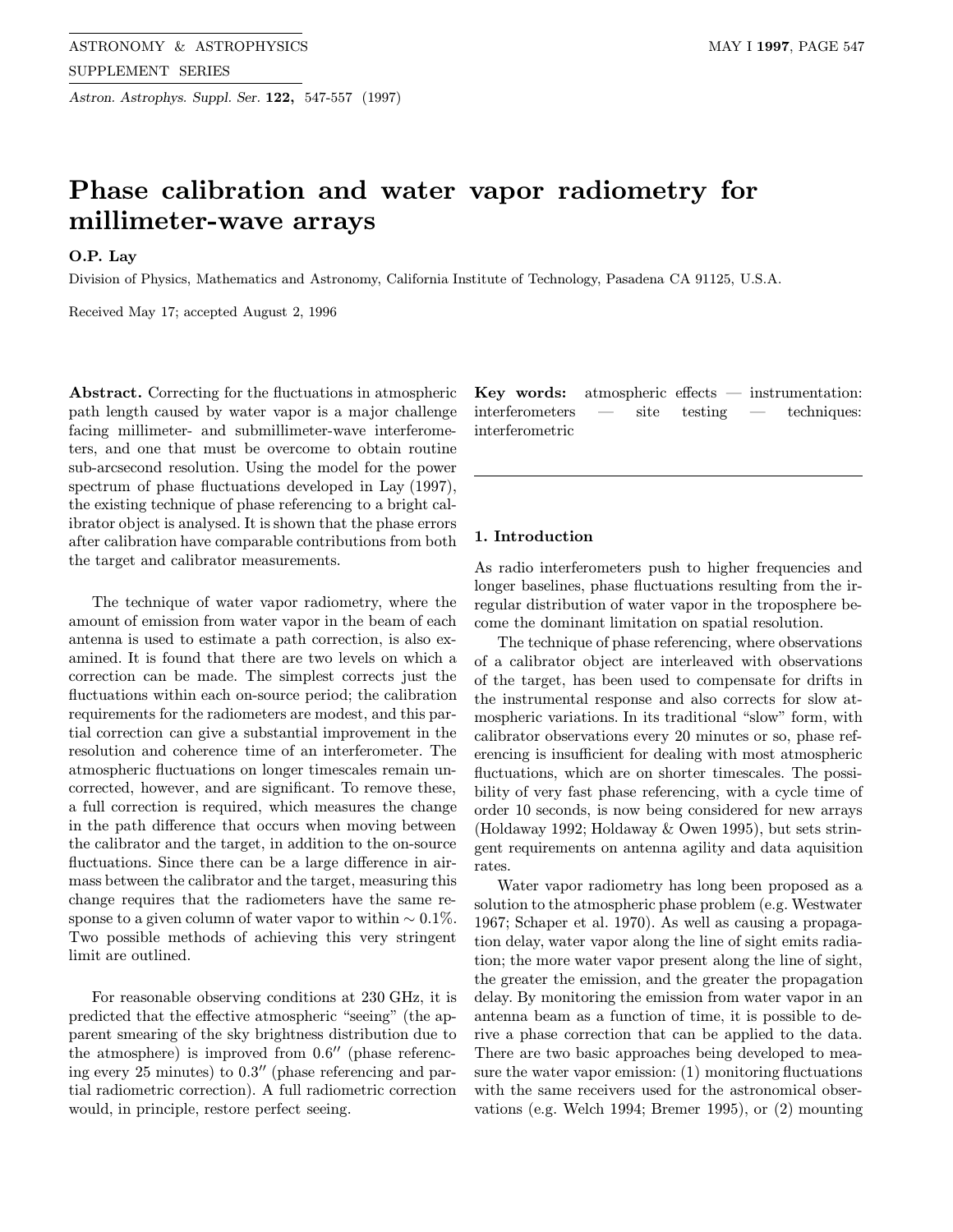a dedicated radiometer on each antenna, a technique being pursued at the Owens Valley Millimeter Array and the submillimeter interferometer comprising the Caltech Submillimeter Observatory and the James Clerk Maxwell Telescope on Mauna Kea. The algorithms for obtaining a path correction from an emission measure are not considered here (see e.g. Sutton & Hueckstaedt 1996), although the accuracy needed is addressed.

The aim of this paper is to describe and quantify the impact of atmospheric phase fluctuations on astronomical observations, including phase referencing and water vapor radiometry. The analysis centers on the spectral density distribution of the phase fluctuations, which shows graphically the amount of phase fluctuation power on each timescale for a given baseline. The model is based on Kolmogorov turbulence "frozen" in a layer of given thickness, and is presented with supporting data in Lay (1997), hereafter referred to as Paper I.



Fig. 1. Model for the frequency distribution of phase fluctuation power from a 1 km thick turbulent layer, measured on a 500 m baseline perpendicular to a 5 m s<sup>-1</sup> wind.  $P_{\text{out}}$  is the spectral density of the phase variations at the output of the interferometer. The axes are chosen so that the area under the curve is proportional to the variance of the phase. For typical conditions at the Owens Valley Radio Observatory, the total area corresponds to a phase variance of  $(110^{\circ})^2$  when observing at 230 GHz

Figure 1 shows an example for a 500 m baseline, where the turbulent layer is 1 km thick and blows perpendicular to the baseline at  $5 \text{ m s}^{-1}$ . Most of the fluctuation power is on timescales of order 600 s (10 minutes). The distribution depends on a number of parameters, e.g.: longer baselines will show more power on longer timescales; the orientation of the baseline with respect to the wind direction affects the shape; a stronger wind shifts the curve to

the right (doubling the windspeed halves the timescales); and the vertical scaling depends on the strength of the turbulence and is proportional to the square of the observing frequency. The effect of an outer scale to the turbulence has not been included; in this example, an outer scale size of 10 km will reduce the phase power on timescales longer than 2000 s. The total area under the curve corresponds to a phase variance of  $(110°)^2$  when observing at 230 GHz. Approximately one quarter of the area is accounted for by fluctuations with a period less than 400 s, so that these fluctuations alone would give an rms phase of  $55°$ .

The next section examines the ability of phase referencing to correct for phase fluctuations. Section 3 shows how radiometric corrections can be incorporated into the phase referencing framework, and the demands this places on the precision of the correction. Section 4 illustrates how the different levels of phase correction improve the response to a point-like object. The summary is followed by an appendix that shows how only the fast fluctuations contribute to decorrelation in an integration.

## 2. Traditional gain calibration

The usual observing procedure for millimeter arrays is to interleave observations of the target object with a pointlike calibrator. This is known as phase referencing. An observing cycle usually consists of several integrations of duration  $T_{\text{int}}$  on the target, followed by a single integration on the calibrator. For example, there might be four 5-minute integrations on the target followed by a 5-minute integration on the calibrator, giving a cycle time  $T_{\rm cyc}$  of 25 minutes. The amplitude and phase measured on each baseline for the calibrator change with time, as a result of instrumental drifts and atmospheric fluctuations. A complex gain curve is fitted to the calibrator observations as a function of time, and is then removed from the measurements of the target object.

The next two sections quantify how phase fluctuations get folded into this observing procedure. Some contribute to a decorrelation (i.e. reduction in the visibility amplitude) within each integration, some are effectively removed, while others result in phase errors in the complex visibility measurements.

# 2.1. Decorrelation within an integration

The complex visibility sampled by an interferometer can be written as  $Ve^{i(\Phi + \phi(t))}$  where the  $Ve^{i\Phi}$  is the visibility intrinsic to the brightness distribution on the sky, and  $\phi(t)$  is the variation in the phase introduced by the atmosphere and instrumental drifts. Variations in the amplitude gain have been ignored. After integrating for time  $T_{\text{int}}$ , the averaged visibility is described by  $fVe^{i(\Phi+\Delta\Phi)}$ , where  $f(0 \le f \le 1)$  reflects a reduction in the amplitude through decorrelation, and  $\Delta\Phi$  is a phase error.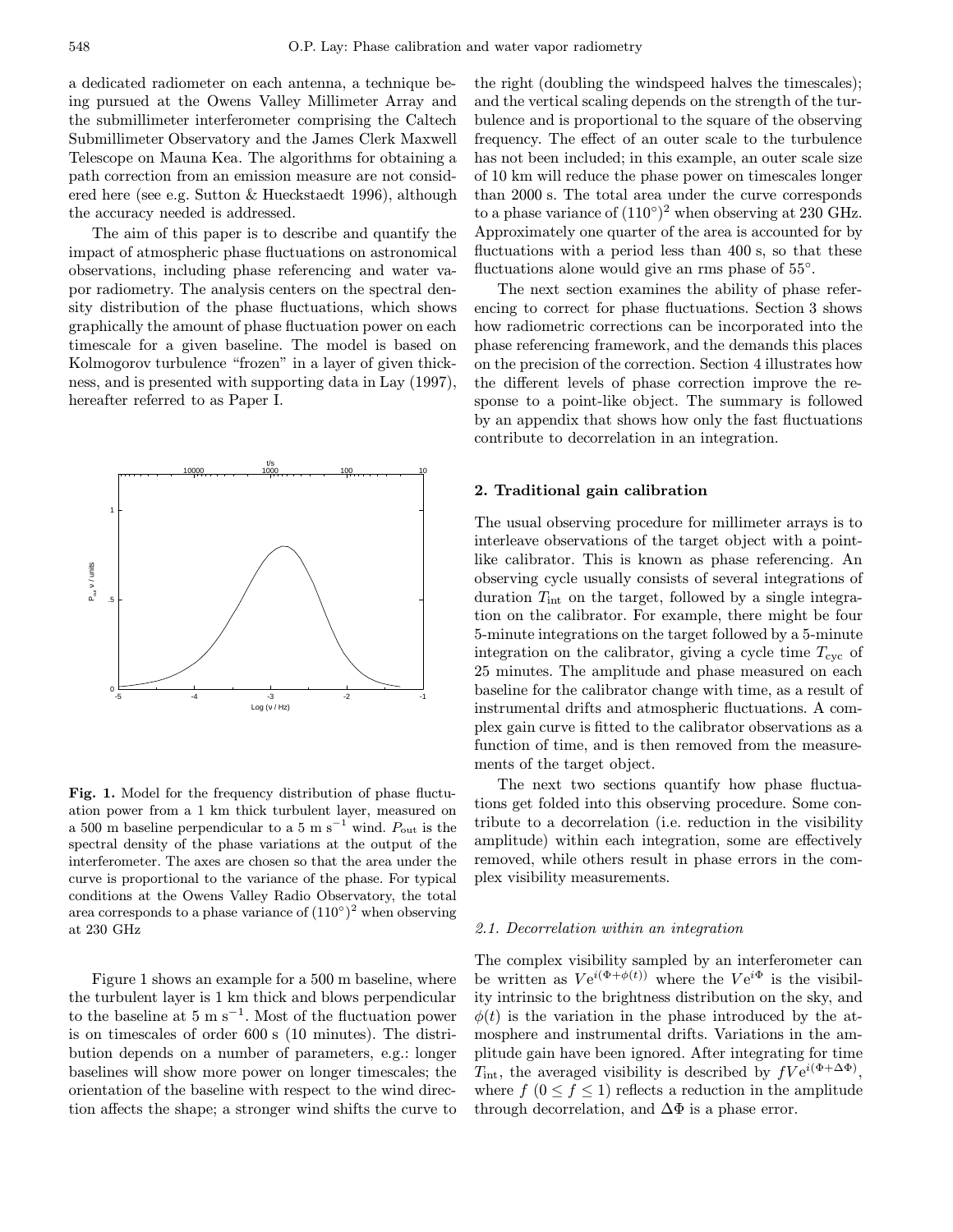Rapid fluctuations tend to get averaged out and contribute little to  $\Delta\Phi$  but dominate in f; conversely, fluctuations with periods much longer than  $T_{\text{int}}$  have very little effect on f and a large impact on  $\Delta\Phi$ . It can be shown (see Appendix) that the total phase power remaining after averaging the fluctuations over  $T_{\text{int}}$  is given by

$$
\Delta\Phi_{\rm rms}^2 = \int_0^\infty P_{\rm out}(\nu)\,{\rm sinc}^2\,(\pi\nu T_{\rm int})\,\,\mathrm{d}\nu,\tag{1}
$$

where  $P_{\text{out}}$  is the spectral density of the phase fluctuations at the output of the correlator (units: rad<sup>2</sup> Hz<sup>-1</sup>). Figure 2 shows the  $\text{sinc}^2$  function plotted on a logarithmic horizontal scale, and how it is well approximated by a step function that becomes zero for  $\nu = (2.5T_{\text{int}})^{-1}$ . The rest of the phase power goes into the decorrelation of the measured amplitude:

$$
f = \left\langle \frac{1}{T_{\text{int}}} \int_{T_0}^{T_0 + T_{\text{int}}} \cos \phi'(t) dt \right\rangle_{T_0}
$$
 (2)

$$
\simeq 1 - \frac{1}{2T_{\rm int}} \left\langle \int_0^{T_{\rm int}} (\phi'(t))^2 dt \right\rangle_{T_0}, \qquad (3)
$$

where  $\phi'(t)$  represents the phase fluctuations with period  $\lesssim 2.5T_{\rm int}$ , the angled brackets denote an ensemble average over all values of  $T_0$ , and the approximation is valid for  $\phi_{\text{rms}}' \ll 1$ . The second integral gives the power of  $\phi'(t)$ , and can be expressed as an integral over the relevant frequencies of the power spectrum, so that

$$
f \simeq 1 - \frac{1}{2T_{\text{int}}} \int_{(2.5T_{\text{int}})^{-1}}^{\infty} P_{\text{out}} \, d\nu.
$$
 (4)

Changing the variable of integration from  $\nu$  to log  $\nu$  gives

$$
f \simeq 1 - \frac{1}{2} \int_{-\log(2.5T_{\text{int}})}^{\infty} \nu P_{\text{out}} d(\log \nu), \tag{5}
$$

which shows that the area of the distribution in Fig. 1 with  $t < 2.5T_{\text{int}}$  is a measure of the decorrelation,  $1 - f$ .

The visibility amplitudes measured for the calibrator also exhibit decorrelation, which can be quantified as a function of time for each baseline and then used to correct the corresponding amplitudes on the target object. Although this restores the average amplitude to the correct level, the amount of decorrelation is somewhat random from one integration to the next, and the uncertainty in the corrected amplitude is increased (see Figs. 8a and b). Note also that decorrelation is fundamentally a baseline-based quantity and cannot be expressed as a combination of antenna-based contributions in the same way that is possible for phase errors.

# 2.2. Phase referencing

The phase measured on the target for a given baseline is referenced to the corresponding phase measured on the



Fig. 2. sinc<sup>2</sup> ( $\pi \nu T_{\text{int}}$ ) is well approximated by a step function with the transition at  $\nu T_{\text{int}} = 2.5^{-1}$ 

calibrator, a technique that eliminates most slow drifts in the instrumental response. The calibrator is chosen to be both bright enough to give sufficient signal-to-noise in a single integration, and as close to the target as possible to reduce position-dependent errors (e.g. from uncertainty in the relative locations of the antennas).

The cycling time between observations of the calibrator is  $T_{\rm cyc}$ . This sampling rate can follow any component of  $\Delta\Phi$  (the phase variation remaining after integration) with a period longer than the Nyquist limit of  $2T_{\rm cyc}$ . These fluctuations constitute the true "slow" component. A slow component fitted to the calibrator phases will not represent the true slow component, since there are errors introduced to each calibrator measurement by a "fast" component, comprising those fluctuations with a frequency exceeding the Nyquist limit. This is illustrated in Fig. 3. The error caused by the fast component (shaded) looks like a slow component. This is the result of aliasing. The error component is white phase noise up to a high frequency cut-off of  $(2T_{\rm cyc})^{-1}$ .

The fitted slow component is subtracted from the phases measured on the target object as a function of time. This removes the effects of all phase fluctuations with a period longer than  $2T_{\rm cyc}$ , but leaves the phase fluctuations from the target and calibrator for which  $2.5T_{\text{int}}$  <  $t < 2T_{\rm cyc}$ , as illustrated in Fig. 4a. After phase referencing, there remain equal contributions to the phase error from the target and calibrator measurements. Since the calibrator contribution is aliased to lower frequencies, the spectrum of the phase errors has the appearance depicted in Fig. 4b.

The specific example shown in Fig. 4 uses the atmospheric model of Fig. 1 and has  $T_{\text{int}} = 300 \text{ s and}$  $T_{\rm cyc}$  = 1500 s. For an observing frequency of 230 GHz,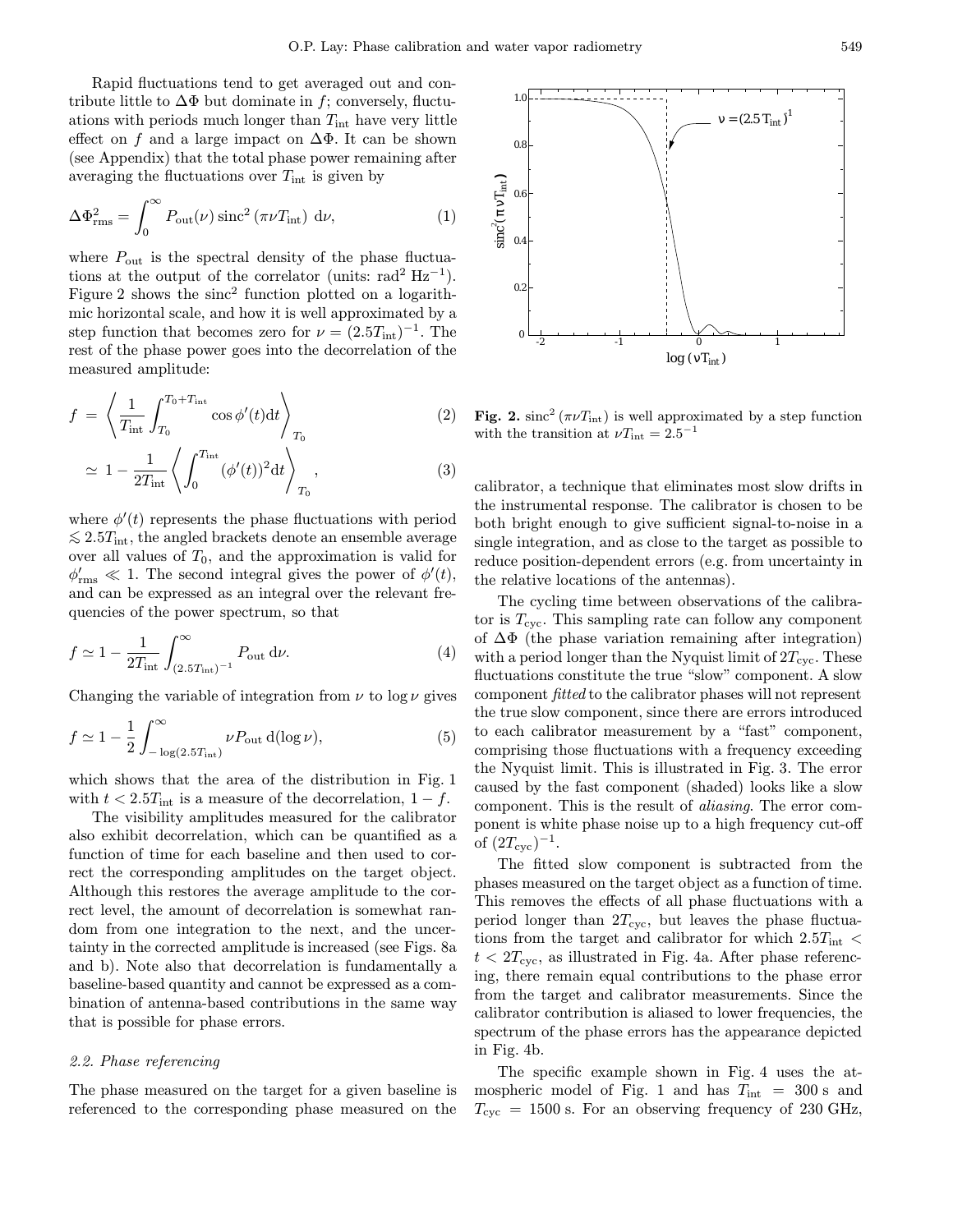



Fig. 3. Illustration of how phase fluctuations from the fast component  $(t < 2T_{\rm cyc})$  cause an error in the fitting of the slow component  $(t > 2T_{\text{cyc}})$ . The fast component is effectively aliased into a slow error component

the phase variance from fluctuations with  $t > 2.5T_{\text{int}}$  on each of the target and the calibrator is  $\sim (70°)^2$ , corresponding to ∼ 50% decorrelation. The total phase error  $\Delta\Phi_{\rm rms}$  is ~ 100°, consisting of equal contributions Fig. 4. a) Phase power plot showing the contributions from the atmosphere and the instrument (schematic only). The upper and lower halves represent the calibrator and target measurements, respectively. The phase variance in the diagonally hatched region causes decorrelation of the amplitudes measured in time  $T_{\text{int}}$ . Phase fluctuations in the "bricked" zone are correlated between the target and calibrator and are removed by phase referencing. The residual phase fluctuation power in the target observations after phase referencing comprises equal contributions from the target and the calibrator (blank regions in lower and upper halves, respectively). b) Spectrum of the residual phase errors. The contribution from the calibrator is actually aliased to lower frequencies, so that it has a white noise spectrum up to a cut-off frequency of  $(2T_{\text{cyc}})^{-1}$  (the sharp distribution is a result of the logarithmic horizontal scale)

from the calibrator (the aliased component) and target measurements.

One method for reducing the aliased component is to increase the shortest period  $T_{\text{fit,min}}$  of the curve fitted to the calibrator phases (Fig. 3), so that it becomes oversampled and no longer passes through all of the measurements. Only fluctuations with period  $> 2T_{\text{fit,min}}$  are removed, so that the blank area in Fig. 4a corresponding to the uncorrected component is increased. Careful consideration of the effect of over-sampling, however, shows that the area of the aliased component on the calibrator is reduced by a factor  $T_{\text{fit,min}}/T_{\text{cyc}}$ , which can potentially more than offset the original increase.

The optimum choice of  $T_{\text{int}}$ ,  $T_{\text{cyc}}$  and  $T_{\text{fit,min}}$  depends on the phase power distribution (which depends in turn on the baseline length and orientation, windspeed, thickness of the turbulent layer, etc.) as well as instrumental constraints. Two cases are discussed briefly.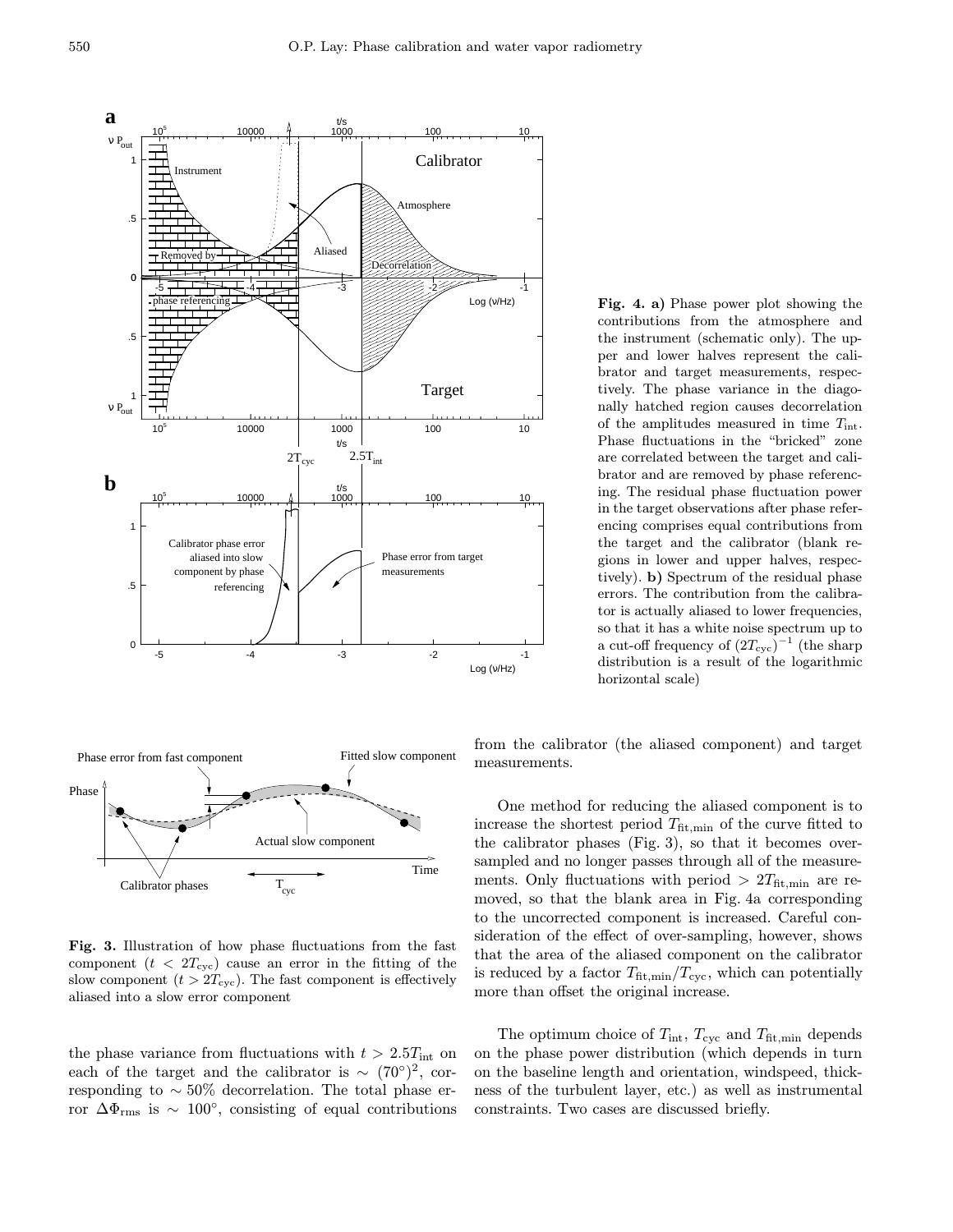#### 2.3. Regular phase referencing

When  $T_{\rm cyc}$  is of order 1000 s, the spatial offset between the target and calibrator is unimportant for the cancellation of atmospheric fluctuations; the calibrator might as well be coincident with the target, as long as the elevation is not too low. This point is illustrated in Fig. 5. The wavelength of any fluctuation that is part of the slow component is much larger than the separation  $d_{\text{XC}}$  of the lines of sight to target and calibrator as they pass through the turbulent layer. It is then sufficient to subtract the fitted phase as a function of time on the calibrator from the measured target phases without worrying about the time offset  $d_{\text{XC}}/w$ , so that for the slow component of the phase error,  $\phi_C(t) \simeq \phi_X(t)$ .

Phase referencing becomes less effective at low elevations. There are two reasons for this:  $d_{\text{XC}}$  becomes larger, and, more significantly, the amplitude of large-scale phase fluctuations is proportional to the airmass  $(1/\sin \epsilon)$ . Although fluctuations with  $t > 2T_{\text{cyc}}$  are correlated between target and calibrator, they are stronger for the object at lower elevation. The fractional error in the phase referencing correction is  $\simeq \Delta \epsilon / \tan \epsilon \lesssim \Delta \epsilon / \epsilon$ , where  $\epsilon$  is the average of the two elevations and  $\Delta \epsilon$  is the difference.

Another important point is that the impact of phase fluctuations does not increase indefinitely as the baseline gets longer. This is discussed further in Sect. 4.



Fig. 5. A water vapor fluctuation (part of the slow component) at average height  $h_{av}$  with wavelength  $\lambda > 2wT_{\text{cyc}}$ . The distance between the lines of sight to the target (X) and calibrator (C) at height  $h_{\text{av}}$  is  $d_{\text{XC}} \simeq h_{\text{av}}\Delta\epsilon/\sin\epsilon$ . For  $w = 5 \text{ m s}^{-1}$ ,  $T_{\rm cyc} = 1500$  s,  $\Delta \epsilon = 20^{\circ}$ ,  $\epsilon = 45^{\circ}$  and  $h_{\rm av} = 2$  km, values of  $d_{\text{XC}} \simeq 0.5$  km and  $\lambda > 15$  km are obtained

# 2.4. Fast phase referencing

In principle,  $T_{\rm cyc}$  (and therefore also  $T_{\rm fit,min}$  and  $T_{\rm int}$ ) can be reduced to timescales of order 10 s, below which there is very little phase fluctuation power. In this regime, the separation of the lines of sight to the target and calibrator,  $d_{\text{XC}}$ , is comparable to the wavelength of the smallest fluctuation that can be sampled,  $2wT_{\text{cyc}}$ . For such fluctuations, it is no longer a good approximation to say that  $\phi_{\rm C}(t) = \phi_{\rm X}(t)$ ; instead, a time lag needs to be introduced:  $\phi_{\rm C}(t) = \phi_{\rm X}(t - T_{\rm lag})$ , where in the one-dimensional case  $T_{\text{lag}} = d_{\text{XC}}/w$ . The two-dimensional reality requires that  $d_{\text{XC}}$  and w are treated as vectors, with  $T_{\text{lag}} = \mathbf{d}_{\text{XC}} \cdot \mathbf{w}/w^2$ . There is then a residual, uncorrected phase error associated with the separation of the target and calibrator perpendicular to the wind direction.

The time overhead associated with rapid switching between sources is generally prohibitive for existing arrays – calibrators can be over  $10°$  from the target and the antennas are not designed to be agile – but fast phase calibration is being seriously considered for future arrays (e.g. Holdaway 1992; Holdaway & Owen 1995).

#### 3. Water vapor radiometry

Any radiometry system, whether it measures fluctuations in the noise level of existing receivers, or consists of separate, dedicated instruments, measures a signal that is related to the amount of emission E from the water vapor. This is converted into the path excess  $S$  through a gain factor g, i.e.  $S = gE$ . The fluctuations in the amount of water vapor along a line of sight can be typically of order a few percent of the total water vapor column (Paper I), so that the fluctuating part of  $S$  is small compared to its absolute value. The latter scales linearly with the airmass and in the Owens Valley, site of the millimeter array run by Caltech, ranges from ∼ 10 to 100 mm in the zenith direction.

#### 3.1. The absolute water vapor column

The path excess derived from a single radiometer is given by  $S_1 = g_1 E_1$ , where  $g_1$  is an estimate of the true gain factor:  $g_1 = g + \Delta g_1$ . The error  $\Delta g_1$  includes uncertainties associated with the instrument (gain, bandpass, spillover, etc.), and also uncertainties in the atmospheric model used to convert emission into path delay (e.g. temperature profile, altitude of the turbulence). Ideally, the path excess should be measured to within  $\lambda/20$ ; when observing at 230 GHz ( $\lambda = 1.3$  mm), the required accuracy is therefore  $\sim$  50 µm. Since S<sub>1</sub> can be  $\sim$  150 mm (50 mm zenith delay at 20° elevation), it is necessary that  $\Delta g_1/g < 3 \cdot 10^{-4}$ for this absolute measurement.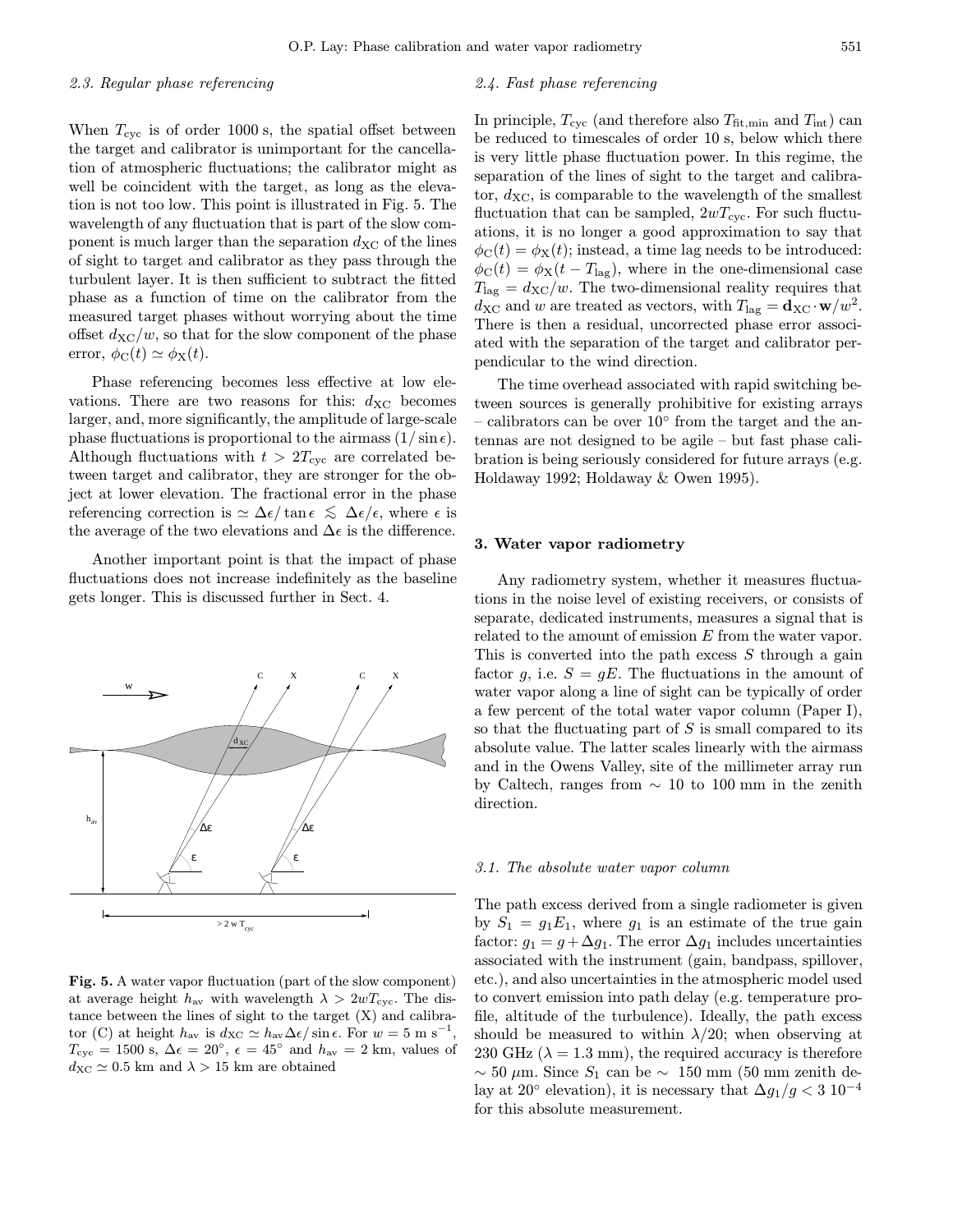

Fig. 6. a-c) Plots showing how small gain differences in the radiometers can lead to a bad path correction. a) Propagation delays (in arbitrary units) to two antennas as a function of time, alternating between the calibrator (C) and target object (X). The abrupt changes are the result of a difference in elevation between C and X (C has lower elevation in this case). Also shown is the difference between these quantities, which is the required path correction. This also has small discontinuities (arrowed), since the path correction is different for the lines of sight to X and C. b) The derived path correction if  $\Delta g_1/g - \Delta g_2/g = 10^{-2}$ . c) The resulting error in the path correction. The average error level is removed by phase referencing, but the steps remain

3.2. The differential water vapor column

For an interferometer with radiometers on antennas 1 and 2, the differential path correction  $S_1 - S_2$  is estimated by  $g_1E_1 - g_2E_2$ . The calibration requirement in this case is that  $|\Delta g_1/g - \Delta g_2/g| < 3 \, 10^{-4}$ , i.e. the gain factors have to agree with each other to within 0.03%. The errors in the gain factors,  $\Delta g_1$  and  $\Delta g_2$ , can be substantial, so long as they are the same for all radiometers. It follows that the uncertainty in the atmospheric model is largely unimportant for this differential measurement. However, a small quantity (the difference in the effective path lengths) is being estimated by subtracting two large numbers  $(S_1)$ and  $S_2$ ) which are measured independently, and the level of calibration needed is still daunting. These ideas are illustrated schematically in Fig. 6. The difference signal in Fig. 6a is small compared to the individual measurements, and a small error in the relative calibration of the radiometer gains generates a path correction (Fig. 6b) that is in error by the amount shown in Fig. 6c.

In practice, this stringent calibration requirement can be relaxed slightly, since it is only necessary to reference the phase on the target source X to the phase on the calibrator C, i.e. it is sufficient to measure the quantity  $g_1(E_{1X} - E_{1C}) - g_2(E_{2X} - E_{2C})$  as an estimate of the phase change that water vapor introduces between observations of the target and calibrator. Phase referencing then removes the error that is common to both target and calibrator measurements, and only the steps in Fig. 6c remain.

The difference in the water vapor column between the lines of sight to the target and the calibrator can still be substantial, however. The difference in path excess,  $\Delta S_{\epsilon}$ ,

to an antenna for sources at elevation  $\epsilon$  but separated by a small elevation offset  $\Delta \epsilon$  is given by

$$
\Delta S_{\epsilon} \simeq -S_z \frac{\cos \epsilon}{\sin^2 \epsilon} \Delta \epsilon, \tag{6}
$$

where  $S_z$  is the path excess in the zenith direction. The worst case is for low  $\epsilon$  and high  $\Delta \epsilon$ . For example, for  $\epsilon = 25^{\circ}, \Delta \epsilon = 10^{\circ}$  and  $S_z = 50$  mm,  $\Delta S_{\epsilon} = 42$  mm. The requirement is now that the radiometers must be calibrated to the level of  $|\Delta g_1/g-\Delta g_2/g| < 10^{-3}$  with respect to each other, i.e. all radiometers in the system must give the same value for the path delay from a given column of water vapor to within 0.1%. Two methods that attempt to achieve this are outlined in Sect. 3.4.

The value of 10 $\degree$  chosen for  $\Delta \epsilon$  is typical (in many cases optimistic) for existing millimeter arrays. Arrays proposed for the future (e.g. the National Radio Astronomy Observatory Millimeter Array and the Japanese Large Millimeter and Submillimeter Array) have substantially higher sensitivity, and therefore have access to a much larger number of calibrator sources. If  $\Delta \epsilon = 0.5^{\circ}$  is used in the example above, then only 2% precision is required in the agreement between the radiometers.

#### 3.3. Correcting on-source fluctuations only

The method just described assumes that radiometry is used to correct the phase changes due to water vapor introduced in moving from the target to the calibrator and back (the small discontinuities in  $S_1-S_2$  in Fig. 6a), in addition to correcting the fluctuations during each on-source period. It is the former that demands tight calibration of the radiometers, and so it is instructive to investigate the level of phase errors remaining if only the on-source fluctuations are removed. In this case, the average phase correction for each on-source period is made equal to zero.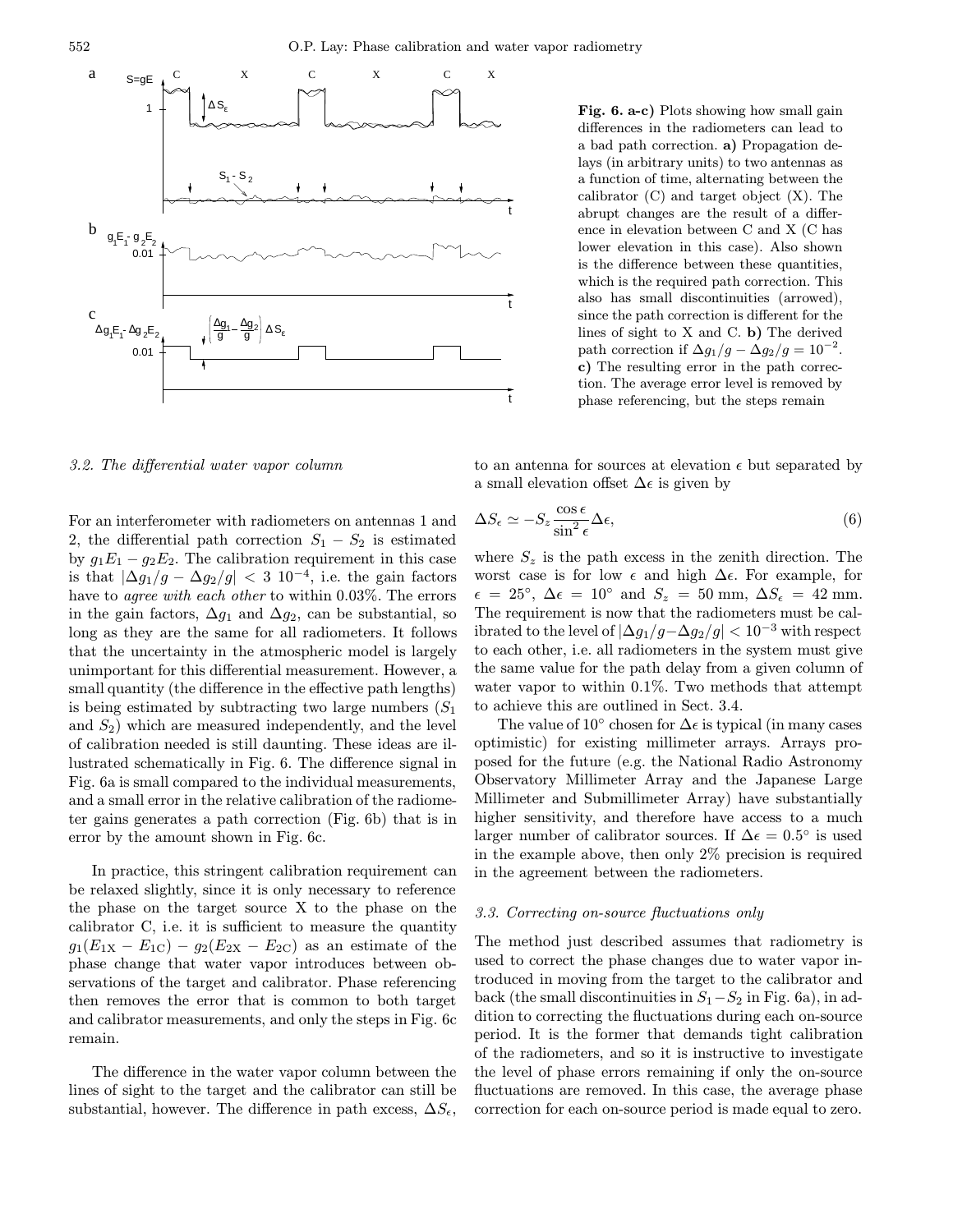Figure 7 shows the result of doing this, for a case where the time  $T<sub>X</sub>$  spent on the target is four times longer than the time  $T_{\rm C}$  spent on the calibrator. The plot is similar to Fig. 4, except that the radiometry corrects all fluctuations with  $t < 2.5T<sub>X</sub>$  for the target and  $t < 2.5T<sub>C</sub>$  for the calibrator. The residual rms phase for this specific example can be estimated from the diagram: the uncorrected (aliased) area is approximately 40% of the total for the calibrator, corresponding to an rms phase error of 70◦ at 230 GHz.

It is also possible to estimate the level of calibration needed for the radiometers in this case. The rms phase with  $t < 2.5T<sub>X</sub>$  that is being corrected by the radiometry while observing the target is  $\sim 100^{\circ}$ , i.e. an rms path correction of  $\sim$  400 µm. Path corrections of  $\sim$  1 mm would not be uncommon, so that an accuracy of 50  $\mu$ m requires that  $\Delta g/g \lesssim 5\%$ .

By reducing decorrelation and increasing the coherence time of the interferometer, this partial radiometric correction offers a substantial improvement over phase referencing alone. Using radiometry to its full potential, however, requires a method of achieving the much more stringent calibration requirements outlined in 3.2.



Fig. 7. Phase power plots showing the result of correcting on-source fluctuations only. This example has  $T_X = 1200$  s and  $T_{\rm C} = 300$  s. The residual phase error is dominated by the aliased contribution from the calibrator

## 3.4. Calibrating the radiometers

To ensure that the full radiometric phase correction does not do more harm than good, all radiometers need to be

calibrated to have the same sensitivity to water vapor to within 1 part in  $10^3$  (Sect. 3.2), i.e. if all the radiometers were to look at the same column of water vapor (difficult to arrange in practice) then they must give the same reading to within 0.1%. Although the response of radiometers to hot and cold loads can be determined to this level of precision, small differences in the bandpass shapes, spillover, scattering, etc., will inevitably introduce systematic uncertainties in the response to water vapor. The errors introduced will be a function of elevation and the prevailing atmospheric conditions (e.g. temperature profile, altitude of turbulence), both of which vary with time. There may also be a residual gain variation of the radiometers themselves that is not removed by a hot and cold load calibration. The relative calibration of the radiometers should therefore be made against a column of water vapor on the sky, frequently enough to follow variations in the response. Two possible calibration schemes have been identified.

# 3.4.1. Monitoring the difference between the derived phase corrections

For a given baseline, windspeed and thickness of the turbulent layer, there is a timescale  $T_{\text{max}}$  beyond which there is very little fluctuation power. The data presented in Paper I indicate that for a 100 m baseline, during typical conditions in the Owens Valley, there is very little power for periods  $> 1$  hour. This timescale is longer for the 500 m model shown in Fig. 1, but this does not include the effects of an outer scale to the turbulence, which will reduce the power on long timescales.

The radiometer gains  $g_1, g_2$ , etc., should therefore be scaled to ensure that the phase corrections derived for each baseline (Fig. 6b) average to zero, over periods exceeding  $T_{\text{max}}/2.5$  (Fig. 2 for factor of 2.5). This effectively calibrates out all variations in  $g_1, g_2$ , etc. with period greater than  $T_{\text{max}}$ . By also monitoring over a long period how the difference between radiometer measurements on a baseline vary as a function of elevation and azimuth, the effects of different spillover patterns can also be reduced.

This method assumes that the antennas are at the same altitude and that the atmosphere can be considered planar over the area of the array. If these conditions are not satisfied, the long term average of the atmospheric phase fluctuations will be non-zero, but it may still be possible to estimate the offsets to the required level of precision. The long averaging times needed for long baselines means that this technique is likely to be more practical for short baselines.

#### 3.4.2. Two phase calibrators

Another possibility is to observe two bright calibrators whose positions are well known and well separated in elevation (thereby emphasizing the steps in Fig. 6). In the absence of atmospheric fluctuations the phase measured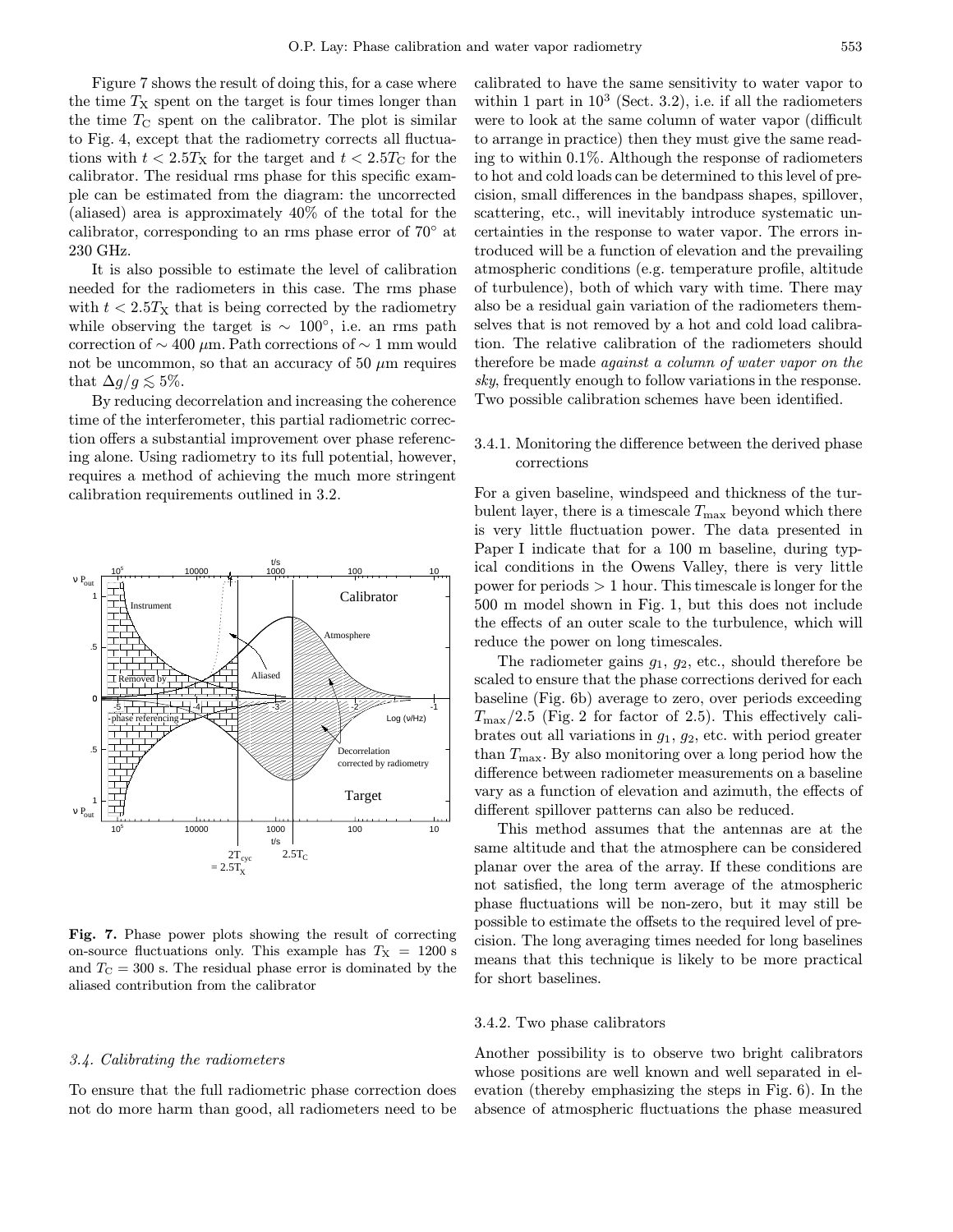by an interferometer should be the same for each source, assuming that each is at the phase center and that baseline errors are negligible. This should also be the case after radiometry has been used to correct for atmospheric fluctuations, and the radiometer gain factors can be scaled to ensure this. Because of the  $2\pi$  ambiguity in phase, there are many scalings that satisfy this condition. The correct relative scaling can be found by measuring several bright calibrators at different elevations initially, and then subsequently correcting for drifts by using just two calibrators.

An observing cycle that uses two calibrators (in addition to the target source) has the advantage that while one is used as a phase reference to remove instrumental drifts, the other one can be mapped in parallel with the target, as a useful check on the phase correction and imaging procedure.

This method can be used to remove variations in  $q_1$ ,  $g_2$ , etc., with periods exceeding twice the observing cycle time. The disadvantages are that time must be spent observing an object that is not of direct interest, and the method will not correct errors introduced by different spillover patterns.

# 3.5. Alternative schemes

There are several other possibilities that could improve phase correction without the stringent radiometer calibration described above.

## 3.5.1. Self-calibration:

The technique of phase self-calibration (e.g. Readhead et al. 1980) can be used to remove phase errors that are not measured directly. The use of radiometry for correcting fluctuations during each on-source period means that selfcalibration can be applied to periods of data up to the onsource time  $T_{\rm X}$ . If the instrumental drift is slow, then  $T_{\rm X}$ can be made large, and it will be possible to self-calibrate on much fainter objects than was possible without radiometry; radiometry effectively increases the coherence time of the interferometer.

#### 3.5.2. Filter out the error signal:

Another possibility is to filter out the frequencies in the derived phase correction that result from the error pattern shown in Fig. 6c, before the correction is applied to the data in post processing. The power spectrum of this error signal consists of peaks centered on frequencies of  $n/T_{\text{cyc}}$ (where  $n$  is a positive integer), widths that depend on the variation in  $\Delta g_1 - \Delta g_2$  over time, and strengths proportional to  $\text{sinc}^2(\pi n T_{\text{C}}/T_{\text{cyc}})$ . By removing those frequencies where the error phase power exceeds the atmospheric phase power, the phase error can be reduced substantially. This technique will be more successful for shorter baselines where there is less power on long timescales, and when the gain factors of the radiometers vary only slowly with time, giving narrower peaks in the error power spectrum. It is also important that the observations of the target and calibrator are as regular as possible.

## 3.5.3. Increase sensitivity and move to drier site:

An increase in the array sensitivity through larger antennas, a greater number of antennas, or more sensitive receivers, for example, allows fainter calibrators to be used that can be found much closer to the target. This reduces the size of the steps in  $S_1$  and  $S_2$  in Fig. 6a and therefore reduces the error introduced by differences in the radiometer gains. The same is true for a site that has a lower column of water vapor above it. Phase correction using radiometry will therefore be much easier for the future generation of millimeter arrays, with many antennas at a drier, high altitude site, than for the existing arrays.

## 3.6. How often should a radiometric correction be applied?

If an average radiometric path correction is derived and applied to the incoming signals for contiguous time intervals of duration  $T_{\text{rad}}$ , then all fluctuations with  $t \gtrsim 2.5T_{\text{rad}}$ can be corrected. In the ideal system, the correction would be made in real-time, either by applying appropriate phase offsets to the local oscillators at each antenna, or by applying the offsets in the correlator. The limiting value of  $T_{\rm rad}$  is then set by the sensitivity of the radiometry system, and could easily be less than 1 second. This form of correction is irreversible, however, so that a bad radiometer measurement could do more harm than good to the astronomical data. Until water vapor radiometry becomes a reliable technique, it would be prudent to apply as much of the correction as possible offline. Offline corrections will also be needed to account for gain changes in the radiometers, as might be determined from the two calibration procedures described above.

At the Owens Valley Millimeter Array, continuum data are recorded every 10 s, so that with a purely offline correction, fluctuations with  $t \leq 25$  s go uncorrected. Reference to Fig. 7 of Paper I indicates that there is generally little phase power on these timescales in the Owens Valley, so that an offline correction every 10 s would be adequate in most cases for the continuum data. The much larger quantity of spectral line data is typically recorded at intervals of 1 to 5 minutes, however. A purely offline correction is much less effective in this case, unless the sampling time can be reduced substantially.

#### 4. Phase correction and resolving power

It has been shown that it is possible to predict the residual uncorrected phase variance after various calibration schemes have been applied. But what impact does this phase variance really have? Perhaps the most direct approach is to consider the response to a point-like object. What upper limit can be set on the size of the object?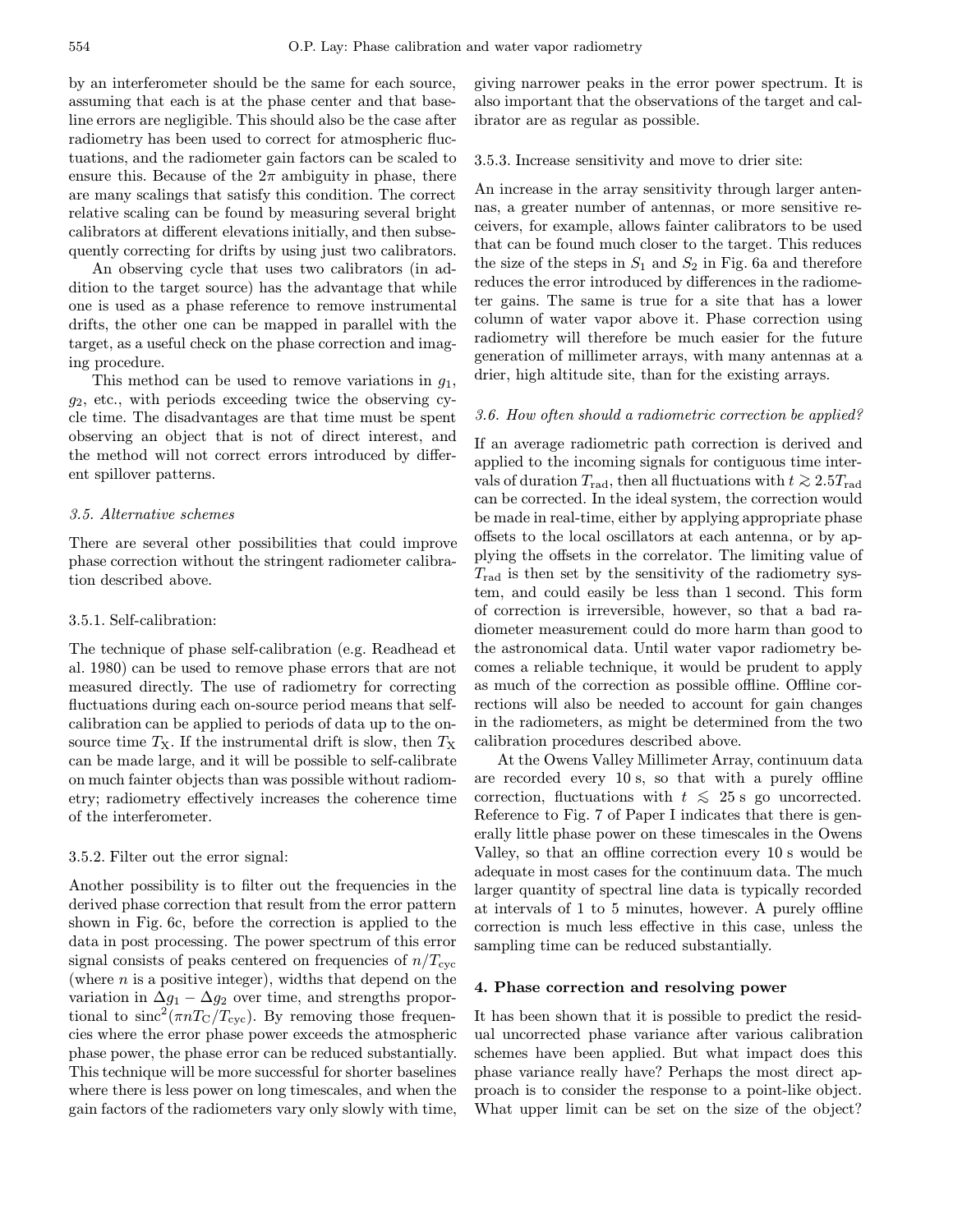

Fig. 8. a-d) The effect of residual phase errors on the ability to resolve a small object. a) Phase power distributions as a function of fluctuation period t for four different baseline lengths. The hatched region indicates the fluctuations contributing to the phase error for each integration on the calibrator. b) Visibility amplitude  $V<sub>X</sub>$  from one integration as a function of baseline length for an unresolved point source of unit flux, with (dashed line) and without (solid line) phase fluctuations. The shaded region shows the distribution of amplitudes that might be expected, scattered about the average value. c) Amplitude for one integration, corrected for decorrelation by dividing by the corresponding calibrator amplitude. d) The amplitude expected after vector averaging over many integrations, with radiometry used to correct the decorrelation in each integration

The problem is best addressed in the visibility domain, illustrated schematically in Fig. 8. Figure 8a shows how the phase power distribution changes as the length of the baseline is increased. The phase power on short timescales is independent of the baseline length. When the peak of the distribution is on a timescale slower than  $2.5T_{\text{int}}$ , the decorrelation in an integration becomes independent of baseline length (Fig. 8b); when it is slower than  $2T_{\rm cyc}$ the phase error is also independent of baseline length. The timescale for the peak ranges from 5 to 15 times  $d_{\text{proj}}/w$ , for wind w blowing along and perpendicular to a projected baseline length  $d_{\text{proj}}$ , respectively (Paper I). For  $T_{\text{cyc}} = 1500 \text{ s}$  and  $w = 5 \text{ m s}^{-1}$  the residual phase power becomes constant for baselines exceeding 3.7 km if the wind blows along the baseline, and 1 km if the wind blows perpendicular. These can be reduced through decreasing  $T_{\rm cyc}$ .

The scatter in the decorrelation also increases with baseline. The lower amplitudes measured on longer baselines can be corrected by dividing by the corresponding amplitude measured on the calibrator, but the uncertainty in the amplitude is increased, as shown in Fig. 8c, and there is no fundamental gain in signal-to-noise. If radiometry is used to correct for the on-source fluctuations only, then the amplitude measured in each integration is restored to its correct value (Fig. 8b) but the uncorrected phase errors reduce the amplitude obtained when a number of complex visibilities are averaged together (Fig. 8d).

Figure 9 shows a specific calculated example of the average coherence obtained over many integrations as a function of baseline length. This example is for a  $5 \text{ m s}^{-1}$  wind blowing a layer of turbulence 1 km thick in a direction perpendicular to the baseline. The strength of the turbulence corresponds to reasonable conditions in the Owens Valley (38◦ rms phase at 230 GHz measured on a 100 m baseline over a 5 minute interval) and the observing frequency is 230 GHz. The integration time  $T_{\text{int}}$  is 300 s and the cycle time  $T_{\rm cyc}$  is 1500 s, the same as the values used for Fig. 4 and Fig. 7.

The total decorrelation with no radiometric correction, indicated by the crosses in Fig. 9, is the result of phase fluctuations on the target with  $t < 2T_{\rm cyc}$  and those on the calibrator with  $2.5T_{\text{int}} < t < 2T_{\text{cyc}}$  that are introduced by phase referencing (see Fig. 4). The solid Gaussian curve in Fig. 9 is the visibility curve that would be obtained under perfect conditions for a circular Gaussian source on the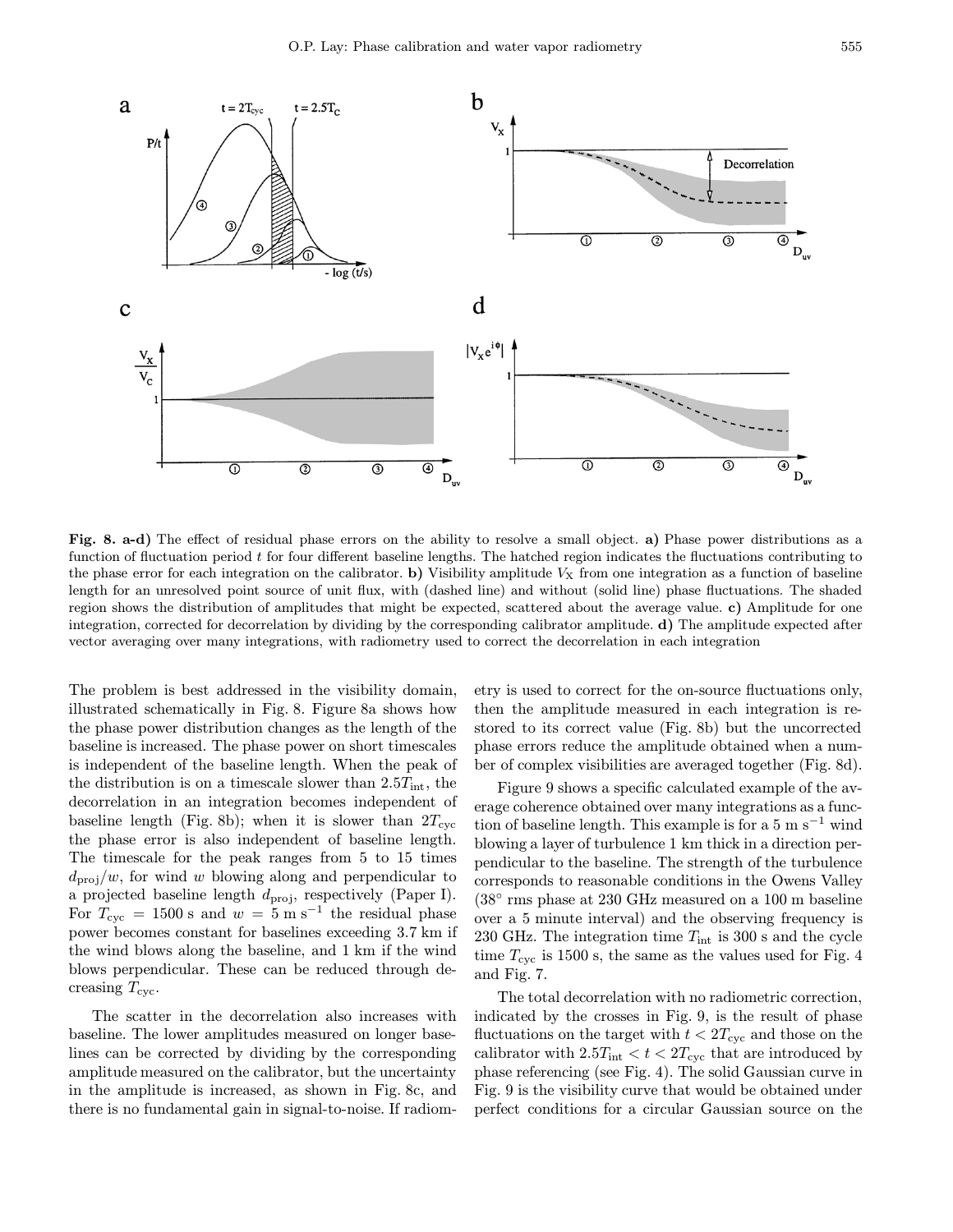

Fig. 9. Model prediction for the overall coherence as a function of baseline length, for a frequency of 230 GHz under reasonable conditions (see main text for details). The crosses are the expected values for phase referencing only, and circles also include a radiometric correction for on-source fluctuations. The curves are Gaussians, and represent the visiblity curves that would be obtained under perfect conditions from circular Gaussian sources on the sky with FWHM of  $0.6''$  and  $0.3''$ . These are a measure of the effective seeing. A full radiometric correction restores perfect seeing

sky that has a Full-Width-to-Half-Maximum of  $0.6$ . This figure is therefore a measure of the effective "seeing" – the amount of smearing of the sky brightness distribution due to the atmosphere – when there is no radiometric correction.

The circles show the behavior to be expected if radiometry is used to correct the fluctuations during each on-source period only, with the reduced coherence resulting from just the aliased calibrator component of phase fluctuations, as shown in Fig. 7. The dashed curve represents the visibility obtained for a Gaussian source on the sky with FWHM of  $0.3''$  (note that a wide curve in this visibility plot corresponds to a narrow distribution on the sky).

The effective seeing is clearly improved by this limited radiometric correction, but obtaining the highest possible spatial resolution on faint objects requires the full correction (dotted line in Fig. 9), which in turn requires very precise calibration of the radiometers.

# 5. Summary

1. The turbulent distribution of water vapor causes fluctuations in the path length through the atmosphere, with periods ranging from seconds to  $\sim$  1 hour. These fluctuations interact with the observing process for interferometers in different ways, depending on their period t.

- 2. Fluctuations with  $t \le 2.5T_{\text{int}}$ , where  $T_{\text{int}}$  is the integration time, reduce the amplitude measured in each integration; those with  $t \geq 2.5T_{\text{int}}$  produce an error in the phase measured for the integration.
- 3. Phase referencing to a nearby bright calibrator source removes fluctuations with  $t > 2T_{\text{cyc}}$ , but adds the fluctuations on the calibrator with  $2.5T_{\text{int}} < t < 2T_{\text{cyc}}$ , where  $T_{\rm cyc}$  is the period of the observing cycle. This component is aliased to longer timescales.
- 4. Water vapor radiometry can be used to correct for the residual fluctuations. There are two levels on which the correction can be applied. Correcting the fluctuations during each on-source period constitues a partial correction, since the aliased component from the calibrator is left intact. The coherence time of the interferometer is increased, and the calibration requirements for the radiometers are modest ( $\sim$  5%).
- 5. A full correction also measures the change in the path correction between observations of the target and calibrator. Since there can be a large difference in airmass between the calibrator and the target (at least for existing arrays), measuring this change requires that the radiometers have the same response to a given column of water vapor to within  $\sim 0.1\%$ . This stringent calibration may be possible to achieve by monitoring the average derived correction on timescales longer than the atmospheric fluctuations, or by observing more than one calibrator.
- 6. For reasonable observing conditions at 230 GHz, the prediction for effective seeing is improved from  $0.6$ <sup>"</sup> (phase referencing every 25 minutes) to  $0.3$ <sup>"</sup> (phase referencing and partial radiometric correction). The full radiometric correction would, in principle, restore perfect seeing.

# Appendix: frequencies contributing to decorrelation and phase error

What is the average phase remaining after averaging a sinusoidal phase fluctuation of frequency  $\nu$  over a time interval  $T_{\text{int}}$ ? The random fluctuation from a single spectral component at frequency  $\nu$  can be represented by

$$
\phi(t,\nu) = A(\nu)\{g_c \cos(2\pi\nu t) + g_s \sin(2\pi\nu t)\},\tag{7}
$$

where  $A(\nu)$  is the rms amplitude of the fluctuation, and  $g_c$  and  $g_s$  are Gaussian random variables with a variance of unity. The averaged phase is given by

$$
\phi_{\rm av}(\nu) = \frac{1}{T_{\rm int}} \int_{-T_{\rm int}/2}^{+T_{\rm int}/2} A(\nu) \{g_{\rm c} \cos(2\pi\nu t) + g_{\rm s} \sin(2\pi\nu t)\} dt \qquad (8)
$$

$$
= \frac{1}{T_{\rm int}} \int_{-T_{\rm int}/2}^{+T_{\rm int}/2} A(\nu) g_{\rm c} \cos(2\pi \nu t) dt \tag{9}
$$